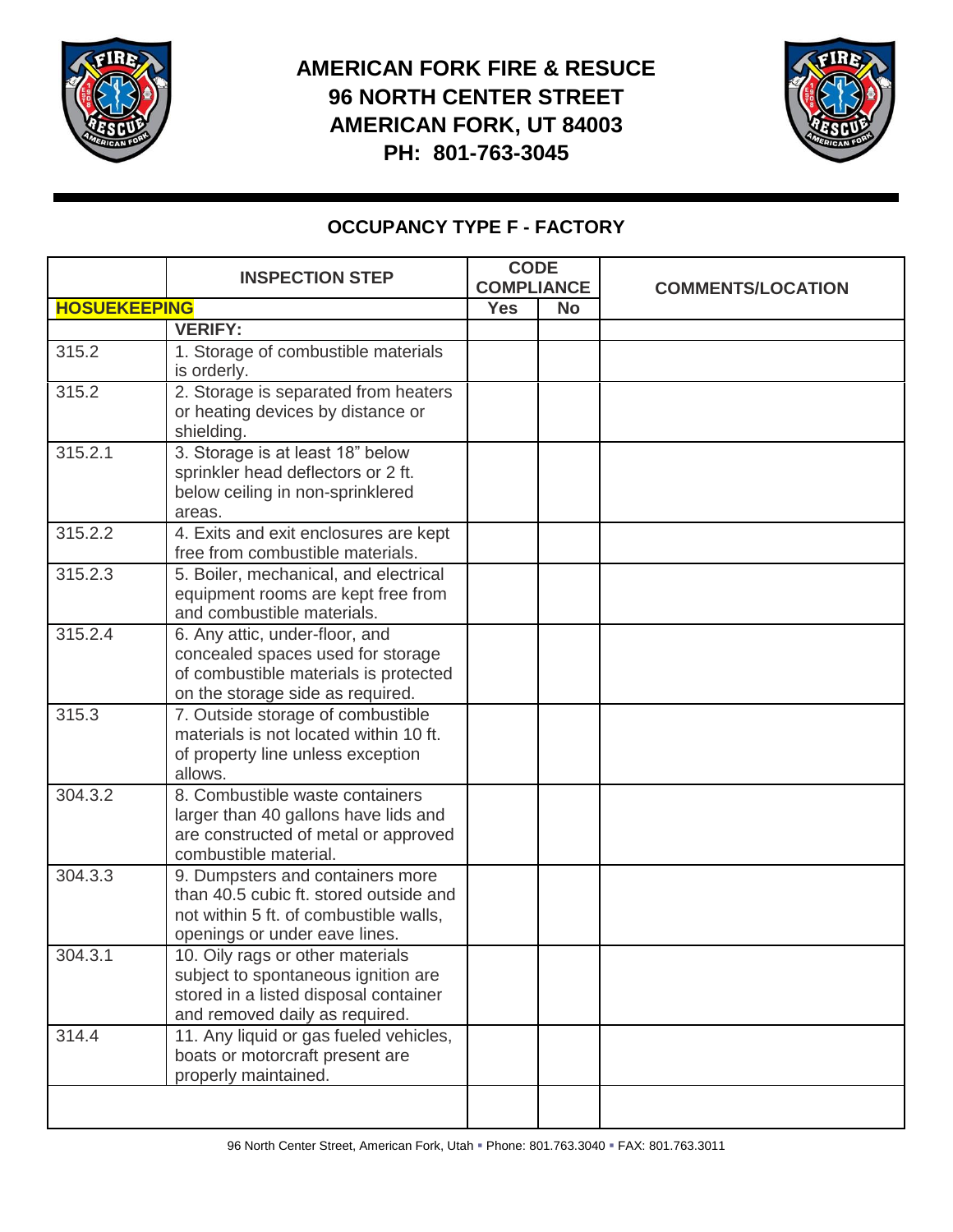| <b>MISCELLANEOUS:</b>                 |                                                                                                                                                                                     | <b>Yes</b> | <b>No</b> | <b>Comments / Location</b> |
|---------------------------------------|-------------------------------------------------------------------------------------------------------------------------------------------------------------------------------------|------------|-----------|----------------------------|
|                                       | <b>VERIFY:</b>                                                                                                                                                                      |            |           |                            |
| 505.1                                 | 1. Approved address numbers are<br>plainly legible and visible from the<br>street fronting the property.                                                                            |            |           |                            |
| 506.1                                 | 2. Key box is properly installed, if<br>required.                                                                                                                                   |            |           |                            |
| 503.4                                 | 3. Fire apparatus roads are<br>unobstructed.                                                                                                                                        |            |           |                            |
| 503.2.1                               | 4. Fire apparatus roads are not less<br>than 20 ft, with a minimum height<br>unobstructed of 13 ft. 6 in.                                                                           |            |           |                            |
| 2703.5.1                              | 5. Rooms or cabinets containing<br>compressed gases are properly<br>identified with signage.                                                                                        |            |           |                            |
|                                       | <b>FIRE PROTECTION SYSTEM</b>                                                                                                                                                       | <b>Yes</b> | <b>No</b> | <b>Comments / Location</b> |
| Tbl 906.3(1)<br>906.1                 | <b>VERIFY:</b><br>1. One 2A fire extinguisher installed<br>in low hazard office areas per 3000<br>sq. ft.                                                                           |            |           |                            |
| Tbl 906.3(1)<br>906.1                 | 2. One 2A fire extinguisher is<br>installed in moderate hazard areas<br>per 6000 sq. ft.                                                                                            |            |           |                            |
| Tbl 906.3(1)                          | 3. The maximum travel distance to<br>an extinguisher is 75 feet.                                                                                                                    |            |           |                            |
| 906.5                                 | 4. Extinguishers are located in<br>conspicuous locations where they<br>will be readily accessible and<br>immediately available for use.                                             |            |           |                            |
| 906.6                                 | 5. Extinguishers are not obstructed<br>or obscured from view.                                                                                                                       |            |           |                            |
| 906.7                                 | 6. Handheld extinguishers are not<br>housed in cabinets or installed on<br>hangers or brackets.                                                                                     |            |           |                            |
| 906.9                                 | 7. Fire extinguishers are installed so<br>that its top is no more than 5 ft.<br>above the floor if less than 40 lbs.<br>and if over 40 lbs no more than 3.5 ft.<br>above the floor. |            |           |                            |
| Tbl. 906.1                            | 8. Additional required extinguishers<br>are in place.                                                                                                                               |            |           |                            |
| 906.2                                 | 9. All fire extinguishers have current<br>service tag indicating service was<br>conducted.                                                                                          |            |           |                            |
| 903.4                                 | 10. All valves on the sprinkler are<br>electronically supervised or locked in<br>the open position.                                                                                 |            |           |                            |
| 901.6<br><b>NFPA 13,</b><br>6.2.6.2.2 | 11. All sprinkler heads or cover<br>plates are clear of paint unless part<br>of factory installed paint when head<br>was produced.                                                  |            |           |                            |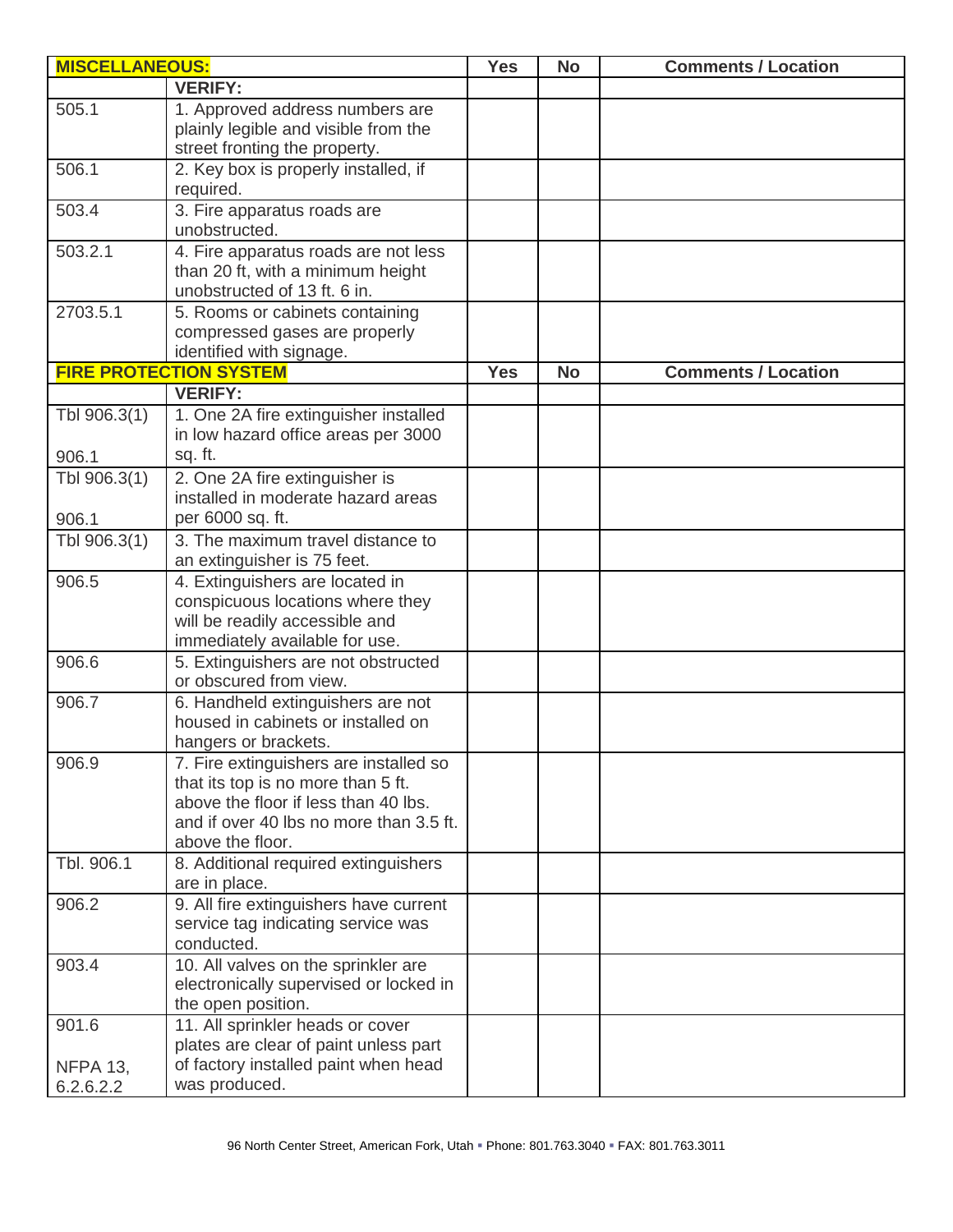| 901.6             | 12. All fire detection, alarm, and<br>extinguishing systems are being                                                                       |            |           |                            |
|-------------------|---------------------------------------------------------------------------------------------------------------------------------------------|------------|-----------|----------------------------|
|                   | maintained in an operative condition.                                                                                                       |            |           |                            |
| 901.6.2           | 13. Records are available for all<br>system inspections, tests and<br>maintenance for last 3 years and<br>available if requested.           |            |           |                            |
| 508.5.5           | 14. A 3 ft. clearance has been<br>maintained around all fire hydrants<br>unless otherwise approved.                                         |            |           |                            |
| 907.20.5          | 15. Fire alarm systems have been<br>maintained in an operative condition.                                                                   |            |           |                            |
| 2604.2.6          | 16. A 2A:20BC extinguishers is<br>present in welding areas.                                                                                 |            |           |                            |
| <b>ELECTRICAL</b> |                                                                                                                                             | <b>Yes</b> | <b>No</b> | <b>Comments / Location</b> |
|                   | <b>VERIFY:</b>                                                                                                                              |            |           |                            |
| 605.4.1           | 1. Re-locatable power taps are of the<br>polarized or grounded type and are<br>equipped with overcurrent protection<br>and listed.          |            |           |                            |
| 605.4.2           | 2. Re-locatble power taps are directly<br>connected to a permanently installed<br>receptacle.                                               |            |           |                            |
| 605.4.3           | 3. Re-locatable power taps do not<br>extend through walls, ceilings, floors,<br>under doors or floor coverings or are<br>subject to damage. |            |           |                            |
| 605.5             | 4. Extension cords do not serve as a<br>substitute for permanent wiring.                                                                    |            |           |                            |
| 605.5             | 5. Extension and flexible cords are<br>not affixed to the structure, extended<br>through walls, ceilings or floors.                         |            |           |                            |
| 605.5.1           | 6. Extension cords are plugged<br>directly into an approved receptacle,<br>power tap, or multi-plug adapter                                 |            |           |                            |
| 605.5.1           | 7. Any extension cord only serves<br>one portable appliance unless an<br>approved multiplug extension cord is<br>used.                      |            |           |                            |
| 605.5.3           | 8. Extension cords do not contain<br>splices or damage.                                                                                     |            |           |                            |
| 605.5.4           | 9. Extension cords are grounded if<br>serving grounded portable<br>appliances.                                                              |            |           |                            |
| 605.5.2           | 10. Extension cord ampacity is<br>greater than the rated ampacity of<br>the portable appliance served by the<br>cord.                       |            |           |                            |
| 605.3             | 11. Proper working spaces are being<br>maintained in and around service<br>equipment.                                                       |            |           |                            |
| 605.6             | 12. All electrical boxes and wiring is<br>properly covered.                                                                                 |            |           |                            |

96 North Center Street, American Fork, Utah Phone: 801.763.3040 FAX: 801.763.3011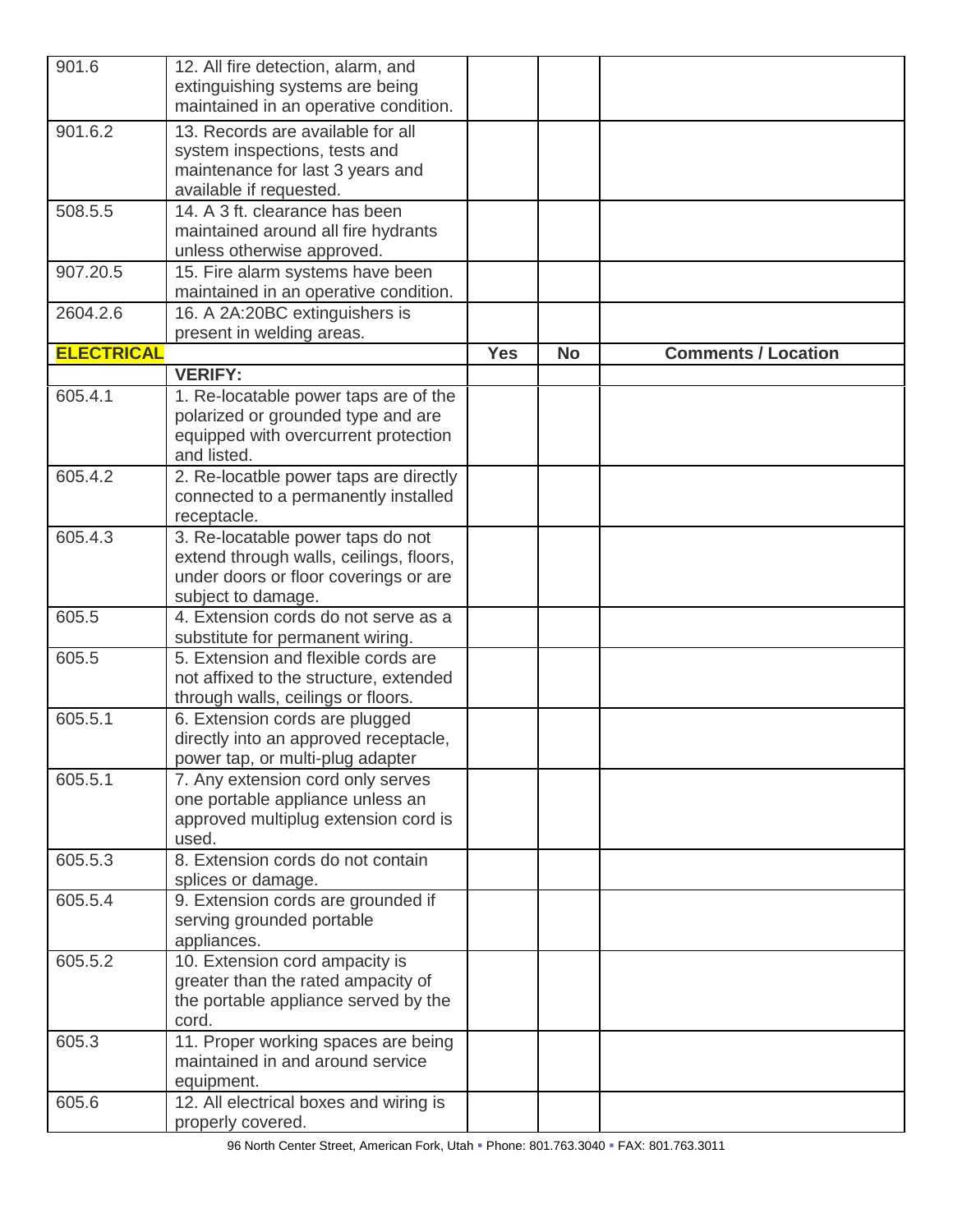| 605.8                   | 13. Electrical motors are maintained<br>free from excessive accumulations of |            |           |                            |
|-------------------------|------------------------------------------------------------------------------|------------|-----------|----------------------------|
|                         | oil, dirt, waste and debris.                                                 |            |           |                            |
| 605.9                   | 14. Temporary wiring is only being                                           |            |           |                            |
|                         | used for less than 90 days unless for                                        |            |           |                            |
|                         | construction, remodeling, repair or                                          |            |           |                            |
| 605.9.1                 | demolition of building.                                                      |            |           |                            |
|                         | 15. Temporary wiring is properly<br>attached.                                |            |           |                            |
| 605.4                   | 16. No multiplug adapters, such as                                           |            |           |                            |
|                         | cube adapters, unfused plug strips,<br>or any other device prohibited by the |            |           |                            |
|                         | Electrical Code are present.                                                 |            |           |                            |
| 605.3.1                 | 17. Doors into electrical control panel                                      |            |           |                            |
|                         | rooms are properly marked with a                                             |            |           |                            |
|                         | sign.                                                                        |            |           |                            |
| 1504.6.2.4              | 18. Portable electric lamps are not<br>present in spraying areas.            |            |           |                            |
| <b>EXITS</b>            |                                                                              | <b>Yes</b> | <b>No</b> | <b>Comments / Location</b> |
|                         | <b>VERIFY:</b>                                                               |            |           |                            |
| Tbl. 1019.1             | 1. The minimum required exits are                                            |            |           |                            |
|                         | present for the occupant load.                                               |            |           |                            |
| Tbl. 1019.2             |                                                                              |            |           |                            |
|                         |                                                                              |            |           |                            |
| Tbl. 1015.1<br>1008.1.2 | 2. Doors swing in the direction of                                           |            |           |                            |
|                         | egress travel if Occupant Load >50                                           |            |           |                            |
|                         | and if the building has one exit, then                                       |            |           |                            |
|                         | the maximum travel distance to an                                            |            |           |                            |
|                         | exit is less than 75'.                                                       |            |           |                            |
| 1008.1.8                | 3. Egress doors are readily openable                                         |            |           |                            |
|                         | from the egress side without the use<br>of a key or special knowledge or     |            |           |                            |
|                         | effort.                                                                      |            |           |                            |
| 1011.3                  | 4. Exit signs are internally or                                              |            |           |                            |
|                         | externally illuminated or of approved                                        |            |           |                            |
|                         | self-luminous type.                                                          |            |           |                            |
| 1011.5.3                | 5. Exit signs are visible under<br>emergency illumination conditions.        |            |           |                            |
| 1011.1                  | 6. Exits and exit access doors are                                           |            |           |                            |
|                         | marked by an approved exit sign                                              |            |           |                            |
|                         | visible from any direction of egress                                         |            |           |                            |
|                         | travel where required.                                                       |            |           |                            |
| 1011.1                  | 7. Required exit signs are no further                                        |            |           |                            |
|                         | than 100 feet from any point in the<br>corridor if occupant load is greater  |            |           |                            |
|                         | than 100.                                                                    |            |           |                            |
| 1011.5.3                | 8. Exit signs are properly illuminated                                       |            |           |                            |
|                         | for a duration of not less than 90                                           |            |           |                            |
| 1027.5                  | minutes by testing on proper back-up                                         |            |           |                            |
| 1003.6                  | supply.                                                                      |            |           |                            |
|                         | 9. Means of egress are not reduced<br>in width along path of egress travel   |            |           |                            |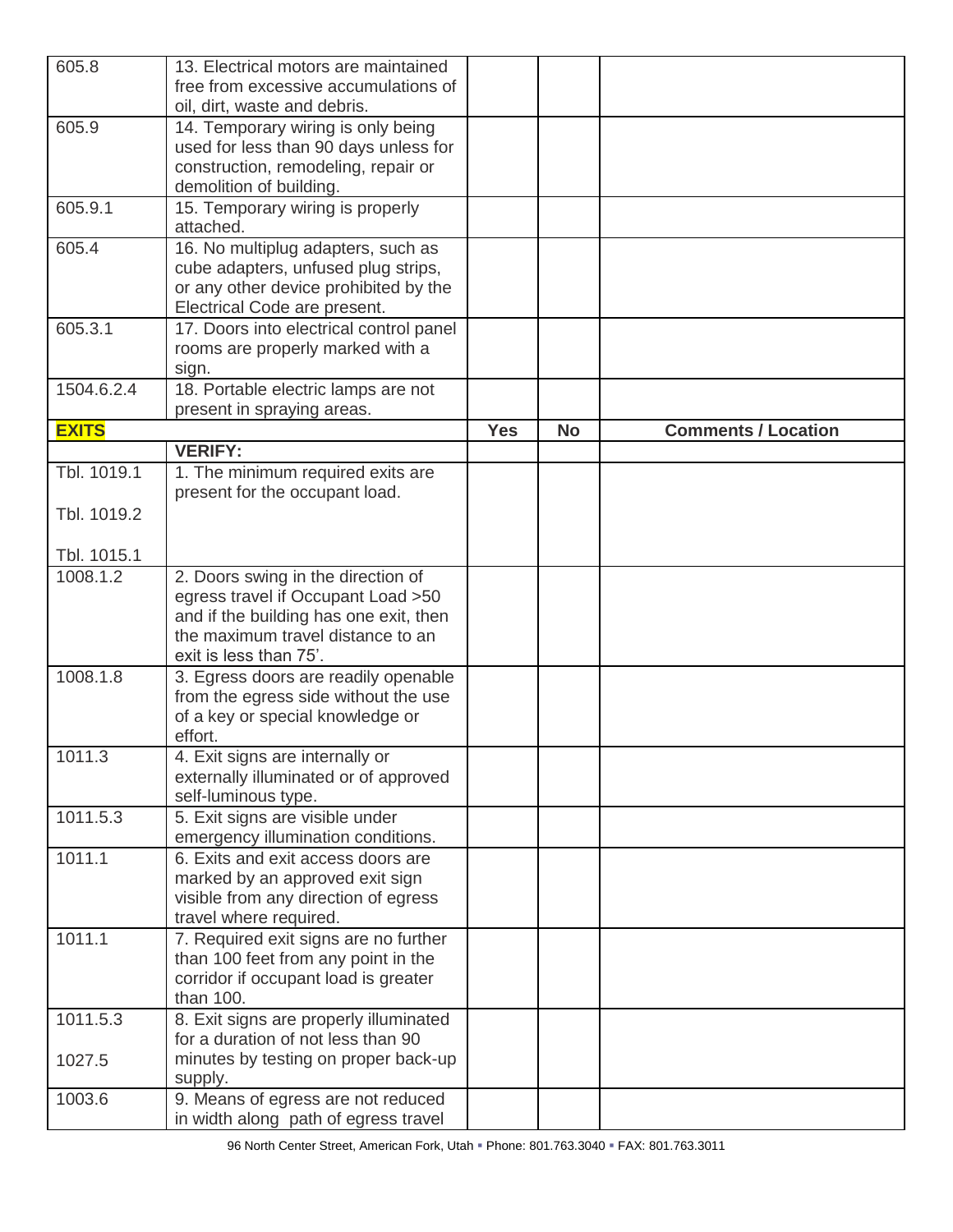| 1008.1.1                 | 10. Exit doorways are not less than<br>32" in width or 28" in existing         |            |           |                            |
|--------------------------|--------------------------------------------------------------------------------|------------|-----------|----------------------------|
| 1027.7                   | buildings.                                                                     |            |           |                            |
| 1025.9.1                 | 11. Aisles of are proper width.                                                |            |           |                            |
| 1021.2                   | 12. Exit passageways are of                                                    |            |           |                            |
|                          | sufficient width for occupant load.                                            |            |           |                            |
| 1008.1.3.2               | 13. Power photo-electric actuated                                              |            |           |                            |
|                          | exit doors be opened manually if                                               |            |           |                            |
|                          | there is a loss of power and it does<br>not take more than 50lbs to set the    |            |           |                            |
|                          | door in motion.                                                                |            |           |                            |
| 1015.2.1                 | 14. Two exits, if required for room or                                         |            |           |                            |
|                          | space, are properly spaced apart.                                              |            |           |                            |
| 1008.1.8.4               | 15. Manually operated flush bolts or                                           |            |           |                            |
|                          | surface bolts are not installed on exit                                        |            |           |                            |
|                          | doors                                                                          |            |           |                            |
| 1006.3                   | 16. Exit access corridors,                                                     |            |           |                            |
|                          | passageways, exit stairways, rooms,                                            |            |           |                            |
|                          | exit discharge areas, with 2 or more<br>required exits are illuminated in case |            |           |                            |
|                          | of a power failure.                                                            |            |           |                            |
| 1001.2                   | 17. The building has not been altered                                          |            |           |                            |
|                          | to reduce the required number of                                               |            |           |                            |
|                          | exits.                                                                         |            |           |                            |
| <b>HARDOUS MATERIALS</b> |                                                                                | <b>Yes</b> | <b>No</b> | <b>Comments / Location</b> |
|                          |                                                                                |            |           |                            |
|                          | <b>VERFIY:</b>                                                                 |            |           |                            |
| 105.6.16                 | 1. Class I liquids in excess of 5                                              |            |           |                            |
|                          | gallons inside or 10 gallons outside                                           |            |           |                            |
|                          | are properly permitted.                                                        |            |           |                            |
| 2703.9.8                 | 2. Storage of incompatible materials                                           |            |           |                            |
|                          | is separated properly if in containers                                         |            |           |                            |
|                          | over 5 lbs. or .5 gallon.                                                      |            |           |                            |
| 3404.3.3.5.3             | 3. Shelf storage of flammable and<br>combustible liquids is orderly.           |            |           |                            |
| 3404.3.5.1               | 4. Class I flammable liquids are not                                           |            |           |                            |
|                          | located in the basement, unless                                                |            |           |                            |
|                          | below the MAQ for use-open and                                                 |            |           |                            |
|                          | basement is sprinklered.                                                       |            |           |                            |
| 3404.3.4.4               | 5. Flammable and combustible                                                   |            |           |                            |
|                          | liquids used for maintenance or                                                |            |           |                            |
|                          | operation of equipment exceeding 10                                            |            |           |                            |
|                          | gallons is stored in a liquid storage<br>cabinet.                              |            |           |                            |
| 2703.5                   | 6. Hazardous materials are identified                                          |            |           |                            |
|                          | by a posted placard.                                                           |            |           |                            |
| 3404.2.2                 | 7. Tank cars and vehicles are not                                              |            |           |                            |
|                          | used as storage tanks of flammable                                             |            |           |                            |
|                          | and combustible materials.                                                     |            |           |                            |
| 3404.2.3.1               | 8. No Smoking signs are posted as                                              |            |           |                            |
| 3404.2.3.2               | required in storage areas.<br>9. Large tanks are properly identified           |            |           |                            |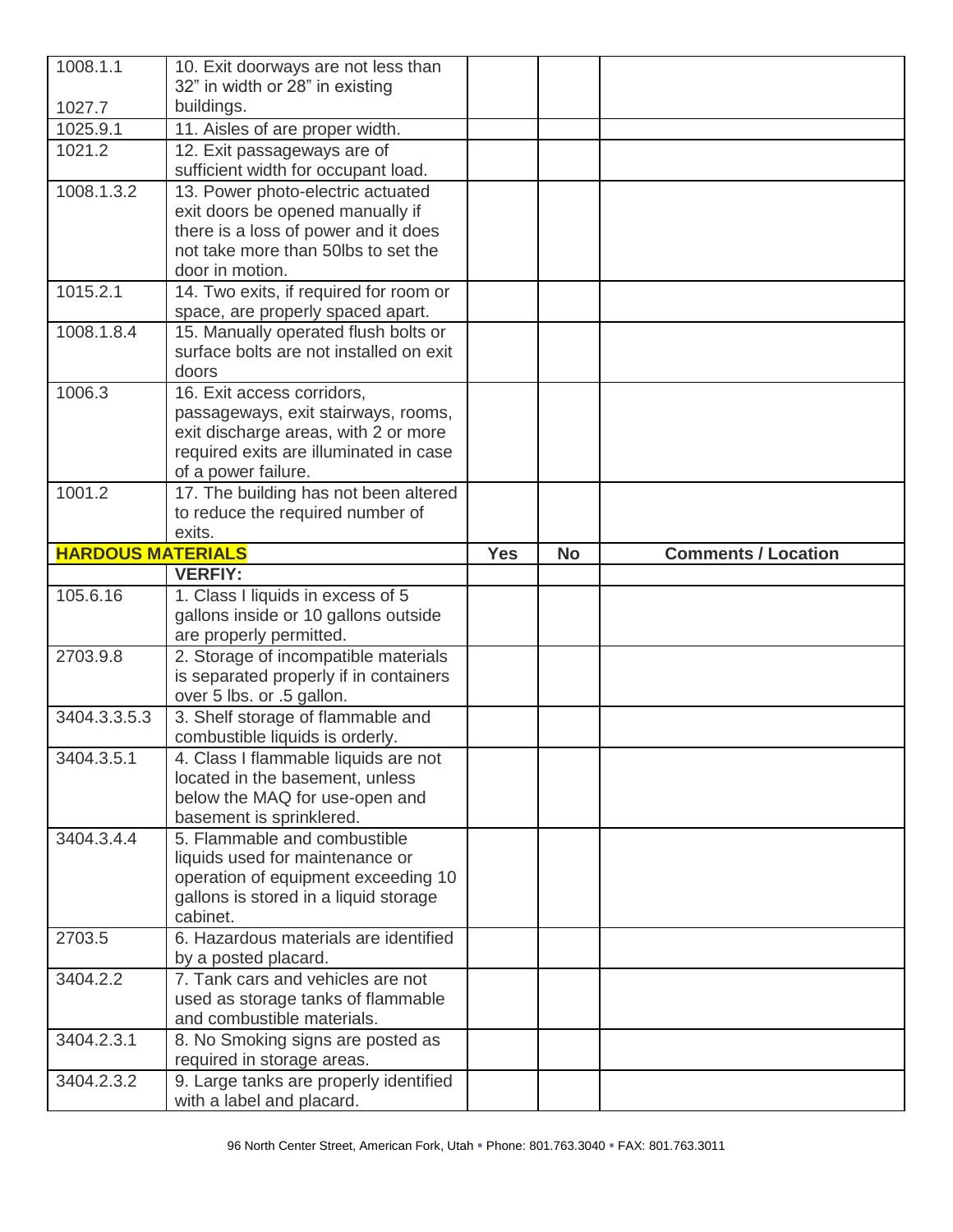| <b>ADDITIONAL FIRE PROTECTION</b> |                                                                                                                                            | <b>Yes</b> | <b>No</b> | <b>Comments / Location</b> |
|-----------------------------------|--------------------------------------------------------------------------------------------------------------------------------------------|------------|-----------|----------------------------|
|                                   | <b>VERFIY:</b>                                                                                                                             |            |           |                            |
| 703.2                             | 1. Fire doors and smoke barrier<br>doors are not blocked or otherwise<br>made inoperable.                                                  |            |           |                            |
| 703.2                             | 2. Fire door assemblies have not<br>been modified.                                                                                         |            |           |                            |
| 703.2.3                           | 3. Swinging fire doors close from the<br>full open position and latch<br>automatically.                                                    |            |           |                            |
| 703.4                             | 4. Horizontal and vertical sliding and<br>rolling fire doors have been<br>inspected and tested annually and<br>written proof is available. |            |           |                            |
| 703.2.2                           | 5. Magnetic hold-open devices are<br>being maintained or are kept closed.                                                                  |            |           |                            |
| 703.1                             | 7. Fire-resistance-rated assemblies<br>are protected by self-closing or                                                                    |            |           |                            |
| 1027.17.1                         | automatic-closing doors of approved<br>construction meeting the fire                                                                       |            |           |                            |
| Tbl. 1017.1                       | protection requirements of the<br>assembly.                                                                                                |            |           |                            |